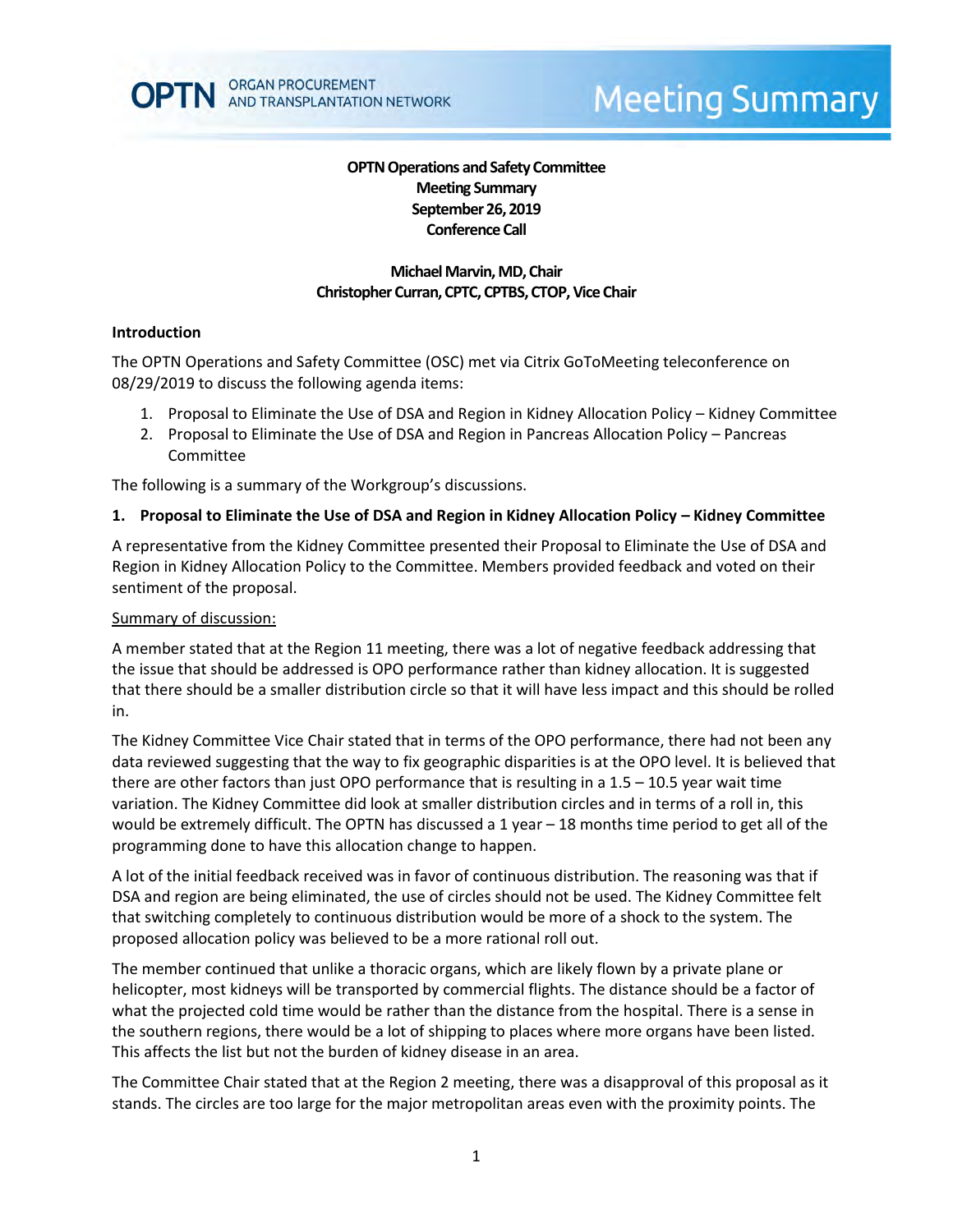fundamental problem with all of the allocation discussions is that none of the discussions have included costs. Smaller circles would address the acute mandate in eliminating DSAs. The mandate is to eliminate DSA and it is suggested to begin with a smaller circle and then evaluate the behavior.

The Kidney Committee Vice Chair asked members to be more specific of what size circle the Committee was proposing.

A member stated that they agreed with using a 250 NM circle since there had been some modeling. The increases in Kidney-Pancreas (KP) did not make much sense. Although this was modeled, pancreas is limited by the number of candidates and not by the organs. The overall net effect on kidney was negative and it was only modestly negative because of the increasing KP's, which was widely doubted. A smaller circle would be a good step and would meet the requirements of eliminating DSA's.

The Committee Vice Chair stated that the disparity is not strictly about OPO performance but instead about the pool of potential donors vs. the size of the waitlist. For emergency kidney candidates, there is the hope that these candidates would have access to compatible blood types and not just identical bloody types so that these candidate would have a greater change to receive a transplant in the short time period. There was concern raised regarding the import backup using a 150 NM circle. If the importing OPO is the organization that bears the responsibility for reallocation, it may mean that within that 150 NM, those organizations are allocating are allocating to multiple other DSAs. It would make sense to have the host OPO to be the allocator in the backup circumstance. Additionally, if an organ is being allocated to another DSA without specimen to do crossmatches, this is asking for a lot of difficulty and challenges for that accepting program to get their own crossmatch done on a kidney with potentially significant ischemic time. It would make sense to consider enabling some flexibility that the host OPO could have in allocating to either the center directly or to centers that are served by the same tissue typing lab. This could also be in collaboration with the host OPO and recipient OPO.

The Vice Chair continued by suggested that there should be some restrictions set for reallocation to backups. There should be restrictions on who those back up candidates to avoid allocations to highly sensitized candidates within a certain area to prevent discards.

The Kidney Committee Vice Chair asked how this would be operationalized. The Vice Chair stated that when there is ischemic time, there needs to be a more strategic approach to candidates who are more likely to receive the kidney rather than go through patient who may not be realistic candidates if they are highly sensitized or other circumstances.

UNOS staff called for a vote.

VOTE: Strongly Support 10%, Support 20%, Neutral/Abstain 0%, Oppose 60%, Strongly Oppose 10%

#### Next steps:

The comments received by the Committee will be synthesized into a formal statement that will be submitted for public comment.

## **2. Proposal to Eliminate the Use of DSA and Region in Pancreas Allocation Policy – Pancreas Committee**

The Pancreas Committee Chair presented their Proposal to Eliminate the Use of DSA and Region in Pancreas Allocation Policy to the Committee. Members provided feedback and voted on their sentiment of the proposal.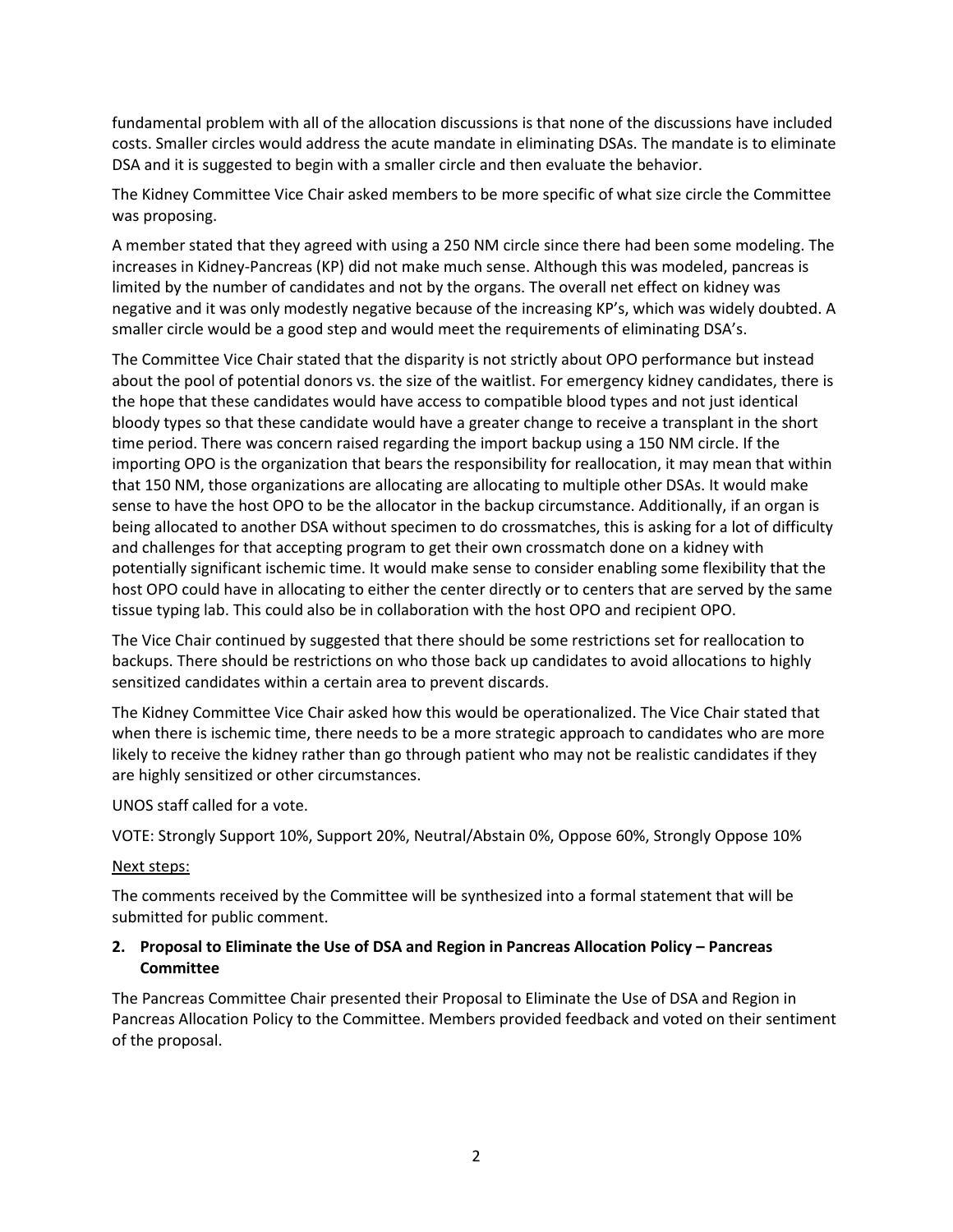#### Summary of discussion:

A member asked that if there was a belief in the kidney modeling with the pancreas increase. It would be very hard to defend a system that decreased overall transplant.

The Pancreas Committee Chair stated that logistically, it is not believed that there would be a lot more KP transplants as predicted because currently KP's are not seeming to travel from outside of 250 NM much. In this specific proposal, the 500 NM circle would be the local circle in which the pancreas would follow the kidney. The organs would stay together first inside the circle. It is being foreseen that the KP increase is an over model and that there would probably not be a drastic of an increase in KP transplants which would return kidneys into the pool. Overall, it would not change the modeling of total number of kidney transplants performed. Another thing in the modeling is that all the match runs are cut off at 200 organ offers.

The Vice Chair stated that right now when an OPO is allocating a pancreas down the KP match run, once getting past the local, there is the ability to uncouple the organs. Is the intent that this would occur after the 500 NM?

The Pancreas Committee Chair confirmed that this was correct. The kidney and pancreas would be offered together within the 500 NM. If an offer is not accepted, it would be offered out. It is believed that there will be less use of facilitated allocation because there are probably more aggressive transplant centers within each 500 NM radius. There will be so many patients listed inside the circle that it will be rare that the organs would need to be uncoupled and offered out farther.

The Vice Chair continued by asking how often is a pancreas that goes out of DSA that is then declined is reaccepted someplace else? There should be specific monitoring to make sure that programs that import KP's do not then decline the pancreas as a way to draw the kidney.

The Pancreas Committee Chair agreed with this and stated that current and future policy both state that if the KP cannot be used in the intended recipient and the kidney is wanting to be used should be communicated with the host OPO of these intentions because the kidney still belongs to the host OPO. That rule would not change and the monitoring that is in place would stay.

The Pancreas Committee Chair stated that it is not fairly common for a pancreas to be turned down and reaccepted elsewhere. Most times, the pancreas is accepted within the same program. The kidney, on the other hand, could travel back to the host OPO if needed for reallocation.

The Vice Chair asked if the policy could support not only the 150 NM, but the OPO and transplant program having the latitude to back up the organ within their program rather than a requirement to reallocate. This may be a component that enables more utilization and less waste of pancreas.

The Pancreas Committee Chair agreed with this and stated that this information would be taken back to the Pancreas Committee.

UNOS staff called for a vote.

VOTE: Strongly Support 0%, Support 60%, Neutral/Abstain 20%, Oppose 20%, Strongly Oppose 0%

#### Next steps:

The comments received by the Committee will be synthesized into a formal statement that will be submitted for public comment.

The meeting was adjourned.